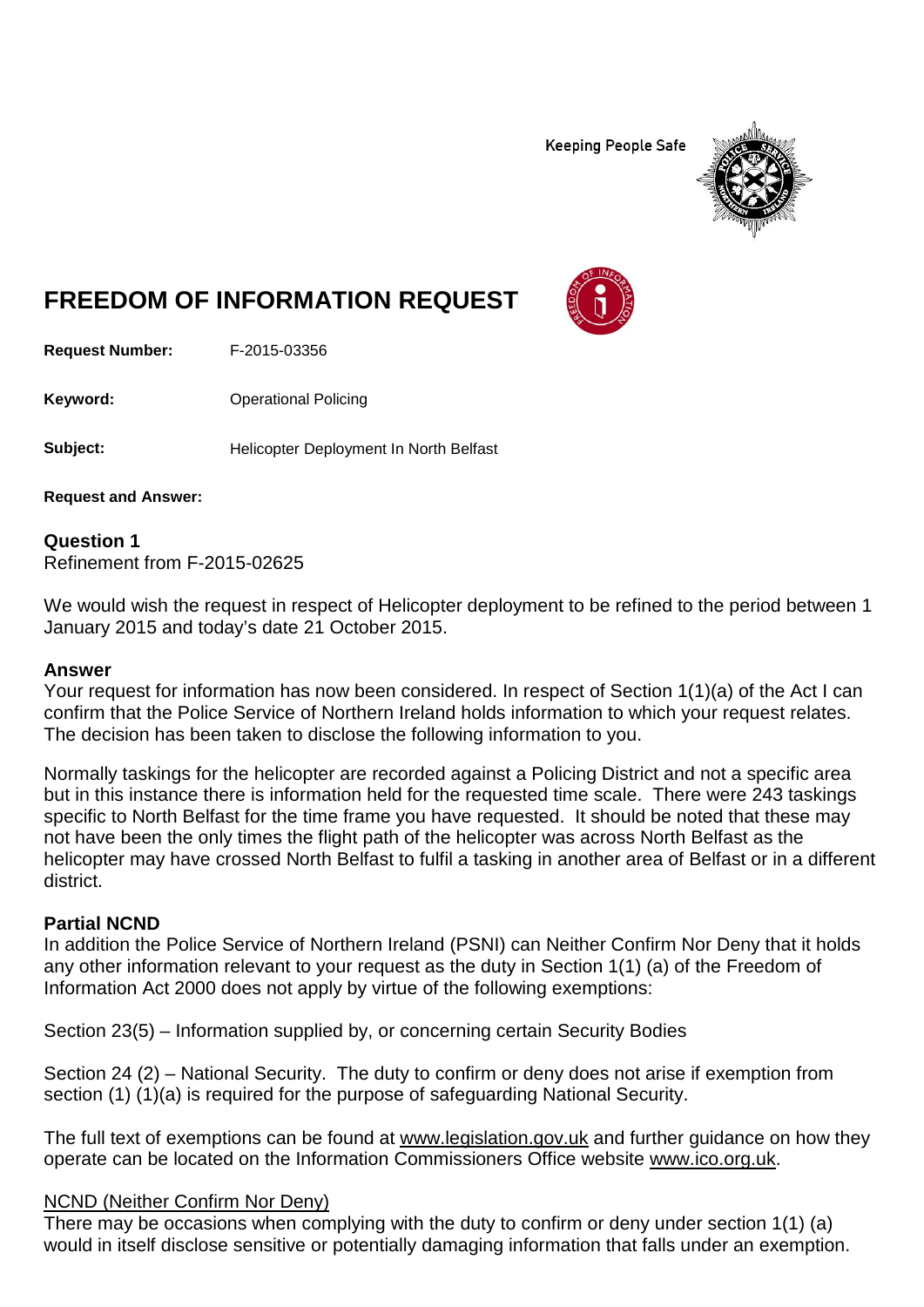In these circumstances, the Act allows a public authority to respond by refusing to confirm or deny whether it holds the requested information.

The decision to issue a 'neither confirm nor deny' response is not affected by whether we do or do not hold any information but relates to the consequences of confirming or denying the information is held. The starting point and main focus in most cases will be theoretical considerations about the consequences of confirming or denying that a particular type of information is held. The decision to neither confirm nor deny is separate from a decision not to disclose information and needs to be taken entirely on its own merits.

PSNI follow the Information Commissioner's Guidance in relation to 'NCND' and you may find it helpful to refer to this at the following link:

#### [https://ico.org.uk/media/for](https://ico.org.uk/media/for-organisations/documents/1166/when_to_refuse_to_confirm_or_deny_section_1_foia.pdf)organisations/documents/1166/when to refuse to confirm or deny section 1 foia.pdf

Section 23(5) of the FOIA states that "the duty to confirm or deny does not arise if, or to the extent that, compliance with section 1(1) (a) would involve the disclosure of any information (whether or not already recorded) which was directly or indirectly supplied by, or relates to, any of the bodies specified in subsection (3).

The police service in its fight against crime and terrorism may engage at times with the bodies listed at Section 23 of the Act and on occasions there may be information provided to police from one of these bodies. To confirm or deny whether intelligence was used in specific investigations would undermine the PSNI's ability to use intelligence information as an operational tool for investigating crimes including those that may have occurred historically. The NCND response is used to avoid risks caused by providing inconsistent responses to a series of similar requests where the information may originate from a number of sources and not necessarily a security body. As advised above the decision to issue a NCND response is not affected by whether we do or do not hold the information but relates to the consequences of confirming or denying the information is held.

Therefore police services must consistently use 'neither confirm nor deny' in FOI responses to protect occasions where they may hold information in sensitive matters and to place this fact in the public domain would undermine an investigation i.e. an NCND response is used both where:

(i) there is no recorded information held which falls within the scope of a FOI request. (ii) there is recorded information held.

#### Harm Test For Section 24

Any disclosure under FOIA is a disclosure to the world at large and confirming or denying that any other information is or is not held would prejudice national security.

The threat from terrorism cannot be ignored. It is generally recognised that the international security landscape is increasingly complex and unpredictable. The current UK threat level from international terrorism, based on intelligence, is assessed as Severe, which means that a terrorist attack is highly likely, see below link:

#### <https://www.mi5.gov.uk/home/about-us/what-we-do/the-threats/terrorism/threat-levels.html>

In order to counter criminal and terrorist behaviour it is vital that the police have the ability to work together, where necessary covertly, to assist in the investigative process to ensure the successful arrest and prosecution of offenders who commit or plan to commit acts of terrorism.

To achieve this goal, it is vitally important that information sharing takes place between police officers, members of the public, police forces as well as other security law enforcement bodies within the United Kingdom. This information sharing supports counter-terrorism measures in the fight to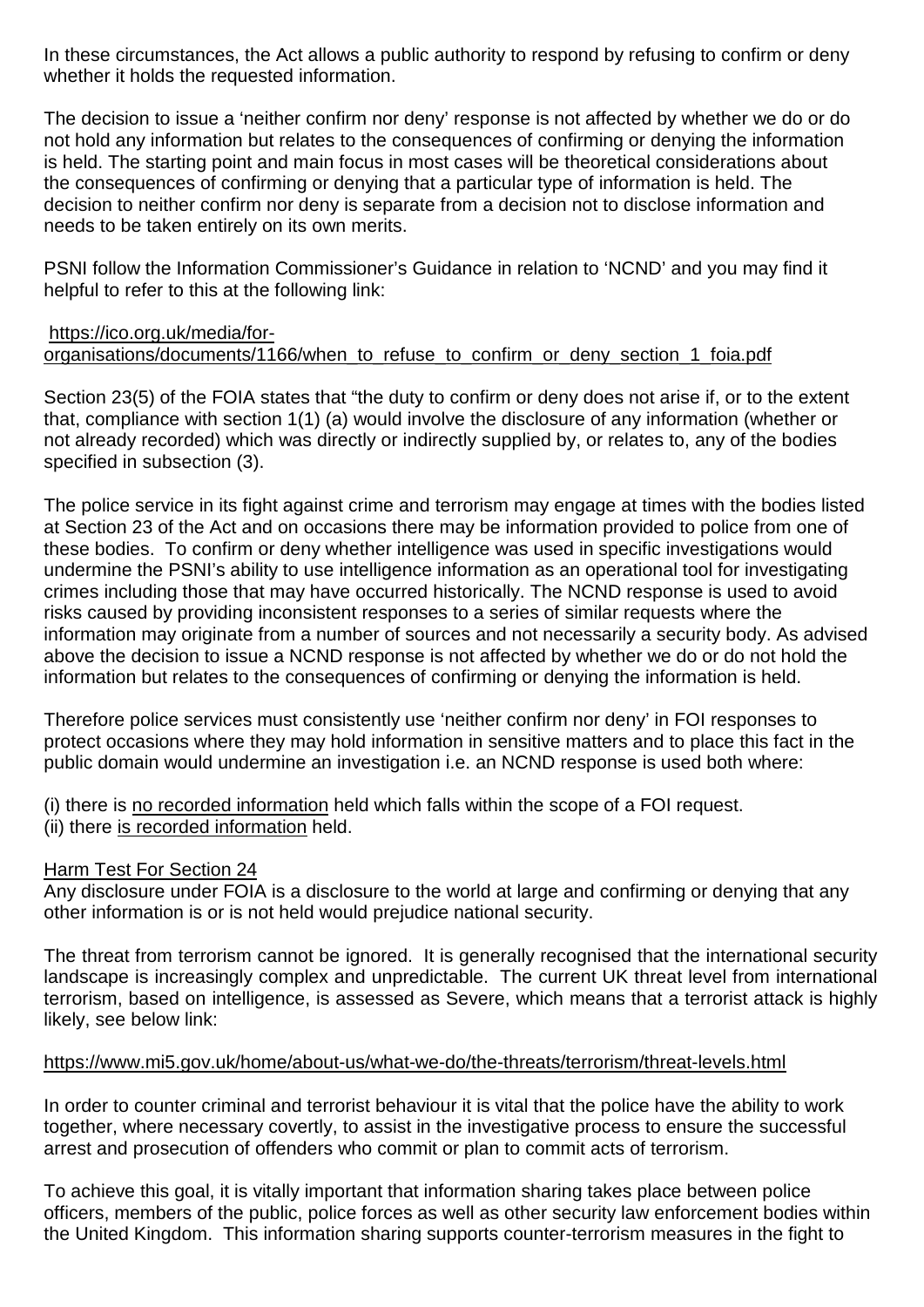deprive terrorist networks of this ability to commit crime.

PSNI publicly acknowledge the use of helicopters within their Air Support Unit, see below link:

### [http://www.psni.police.uk/mpr\\_airsupportunit\\_2010](http://www.psni.police.uk/mpr_airsupportunit_2010)

To confirm or deny whether any other information is held in this case, would be useful to those involved in criminal and or terrorist activity as it would confirm policing tactics that may or may not be used as part of guarding National Security, i.e. whether or not the police helicopters are used tactically during a criminal or terrorist investigation.

To state that no information is held in one area and then neither confirm nor deny that information is held in another, would in itself provide acknowledgement that the technique is being used in that second area. Inconsistency in the use of a Neither Confirm Nor Deny response would have the likelihood of identifying location-specific operations and enable individuals to become aware of whether their activities have been detected. This in turn could lead to criminals and terrorists moving their operations, destroying evidence, or avoiding those areas of perceived highest risk, ultimately compromising police tactics, operations, future prosecutions and increasing the risk of danger to the public.

# **Public Interest Test**

#### Factors favouring confirming or denying – Section 24

The public are entitled to know how public funds are spent and resources distributed within an area of policing, particularly with regard to how the police investigate terrorist atrocities. To confirm whether any other information exists in this case would enable the general public to hold the PSNI to account in relation to how they carry out investigations into these types of offences.

In addition confirmation or denial may improve public debate and would assist the public to take steps to protect themselves.

#### Factors against confirming or denying – Section 24

Taking into account the current security climate within the United Kingdom, no information which may aid a criminal or terrorist should be disclosed. To what extent this information may aid a terrorist is unknown, but it is clear that it will have an impact on a force's ability to monitor criminal and terrorist activity.

Irrespective of what information is or isn't held, the public entrust the Police Service to make appropriate decisions with regard to their safety and protection and the only way of reducing risk is to be cautious with what is placed into the public domain.

The cumulative effect of terrorists gathering information from various sources would have even more impact when linked to information gathered from various sources about terrorism. The more information that is disclosed over time will provide a more detailed account of the tactical infrastructure of not only a policing area but also the country as a whole.

Any incident that results from such a disclosure would by default affect National Security.

Other organisations outside the Police Service are also widely engaged in targeting terrorism, see below links:

[http://www.nationalcrimeagency.gov.uk/news/news-listings/362-nca-unveils-campaign-to-disrupt-the](http://www.nationalcrimeagency.gov.uk/news/news-listings/362-nca-unveils-campaign-to-disrupt-the-use-of-airfields-and-light-aircraft-by-organised-criminals)[use-of-airfields-and-light-aircraft-by-organised-criminals](http://www.nationalcrimeagency.gov.uk/news/news-listings/362-nca-unveils-campaign-to-disrupt-the-use-of-airfields-and-light-aircraft-by-organised-criminals)

<https://www.gov.uk/government/policies/counter-terrorism>

<https://www.mi5.gov.uk/home/the-threats/terrorism.html>